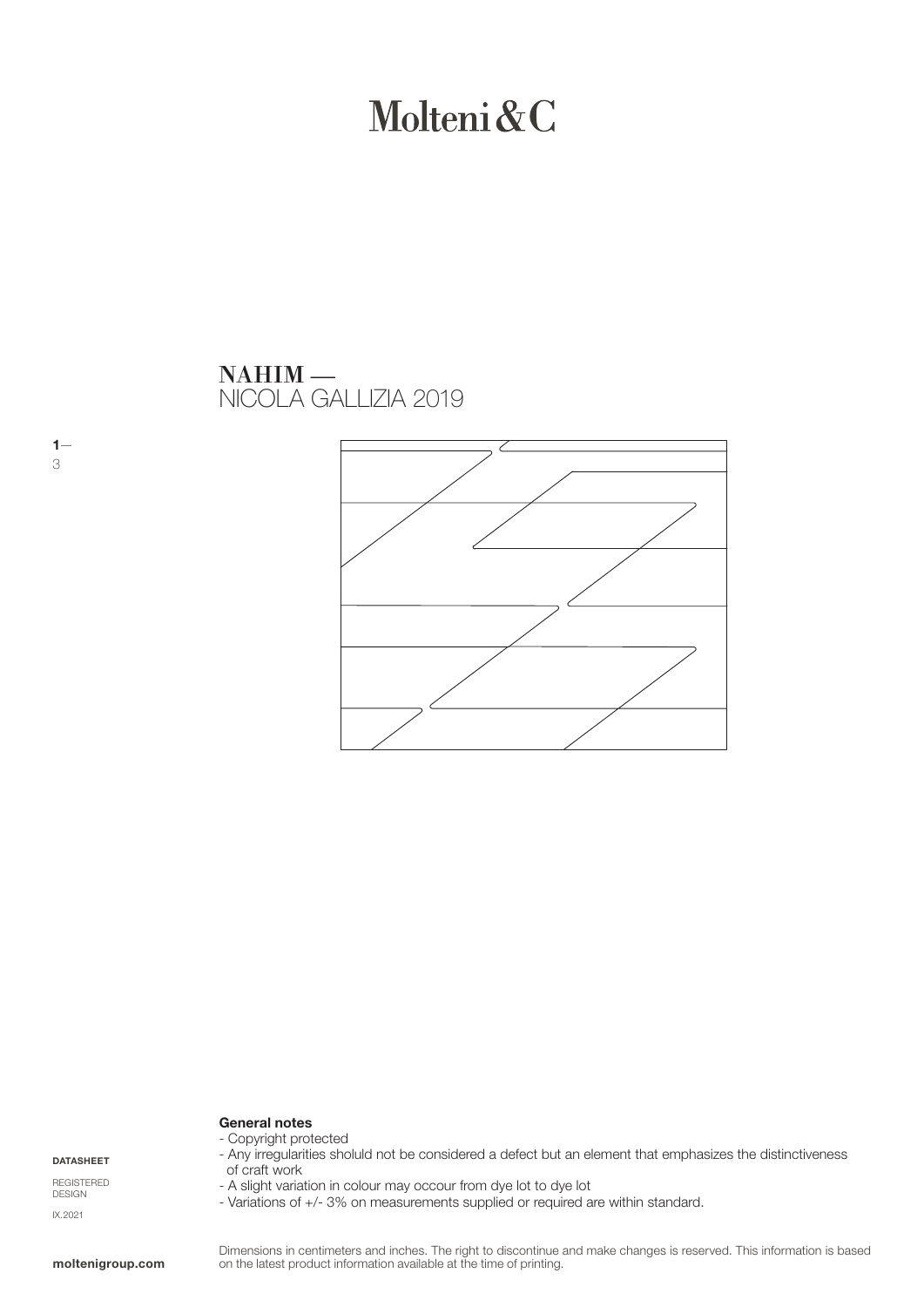NAHIM — NICOLA GALLIZIA 2019

#### TECHNICAL INFORMATION

Height fleece: cm 3,7 Density: 5,7 kg/mq Structure: hand-tufted 90% New Zealand Wool - 10% Mohair

COLOURS Clay\_Grey

MAINTENANCE Vacuum cleaner, at least 1200W

CLEANING Recommended professional cleaning

Customised carpets are available prior feasibility verification by the Molteni Sales Dept.

For round carpets measuring, please calculate the squared diameter.

### Molteni&C

#### DIMENSIONS

#### **TANA01**













**TANA06**





#### DATASHEET

REGISTERED DESIGN IX.2021

Dimensions in centimeters and inches. The right to discontinue and make changes is reserved. This information is based on the latest product information available at the time of printing.